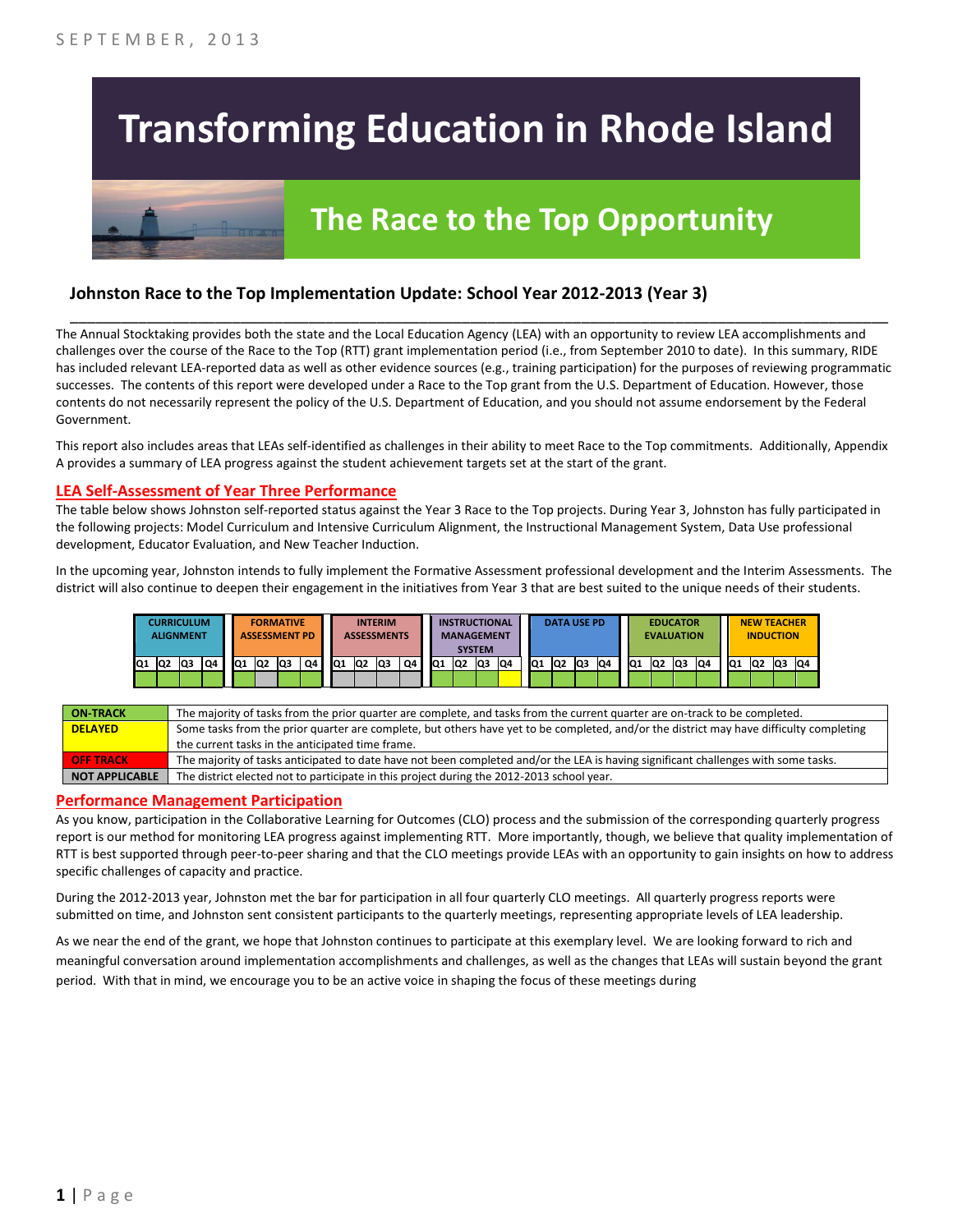#### **System of Support 1: Standards and Curriculum**

Based on the quarterly progress reports submitted by Johnston, as well as participation in additional applicable activities through the end of the 2012-2013 school year, we have assessed the district as 'on track (green),' 'delayed (yellow),' 'off track/at risk (red)', or 'not applicable (grey) on each of the Year 3 System of Support 1 scope of work tasks for Race to the Top. This assessment is reflected in the table below. Please note that further description of these statuses can be found on page one of this report.

RIDE would like to commend Johnston on its efforts to expand and deepen educator and administrator knowledge of the Common Core State Standards (CCSS). In its progress reports, Johnston noted that, during the 2012-2013 school year, they built on the beginning knowledge of the standards from Year 2. A team of teachers led this work, and provided more in-depth ELA and math professional development to teachers. Additionally, the district involved science and social studies teachers for the first time. Johnston also participated in supplemental RIDE professional development on key instructional shifts, such as academic vocabulary and text complexity. Johnston also proposed a public relations campaign to continually remind teachers, parents, and students about the transition to the CCSS and announcing the full implementation beginning in the 2013-2014 school year.

Johnston has made significant progress against implementing a guaranteed and viable curriculum aligned to the new Common Core State Standards. During the 2012-2013 school year, Johnston provided forums for teachers to meet with district consultants, department chairs, and literacy, math, and science coaches so that they could review and identify resources to assist with the implementation of the CCSS. All teachers began integrating the standards into their classroom practice, and student Individualized Education Plans (IEPs) were written for the 2013-2014 school year in alignment with the new standards.

RIDE would like to commend Johnston on their work in this area. The district has made marked progress over the course of the year, and we are happy to note the many ways that the district is including students, parents, and teachers in this effort. We look forward to hearing about additional opportunities that Johnston has created for further collaboration within their district and across their neighboring districts.

| <b>Intensive Curriculum Alignment and Model Curriculum Development</b>                                                                                                                                                                                    |                | Year 3:SY12-13                          |                |                |  |  |  |
|-----------------------------------------------------------------------------------------------------------------------------------------------------------------------------------------------------------------------------------------------------------|----------------|-----------------------------------------|----------------|----------------|--|--|--|
|                                                                                                                                                                                                                                                           | Q <sub>1</sub> | Q <sub>2</sub>                          | Q <sub>3</sub> | Q <sub>4</sub> |  |  |  |
| Develop and communicate a multi-year Transition Plan for the Common Core State Standards implementation, including clear<br>expectations for school level transition benchmarks and a plan for developing a curriculum aligned to the CCSS in grades K-12 |                | Modify as Modify as Modify as<br>needed | needed         | needed         |  |  |  |
| ldentify opportunities for educators to work collaboratively to deepen understanding of CCSS (e.g. Common Planning Time, grade<br>level team, department meetings, faculty meetings)                                                                      |                | Modify as Modify as Modify as<br>needed | needed         | needed         |  |  |  |
| Create implementation plan, including the identification of aligned resources, to support roll out of new curricula                                                                                                                                       |                | Modify as Modify as Modify as<br>needed | needed         | needed         |  |  |  |
| Develop curriculum aligned to the Common Core State Standards, including participation in Dana Center curriculum writing and<br>leadership sessions (if applicable)                                                                                       |                | x                                       | X              |                |  |  |  |

\*Please note: the 'x' in the above table represents the anticipated completion timeline set by RIDE, not when the district completed the task. Additionally, for further clarification on the *criteria used to select each status, consult the description on page one of this report.*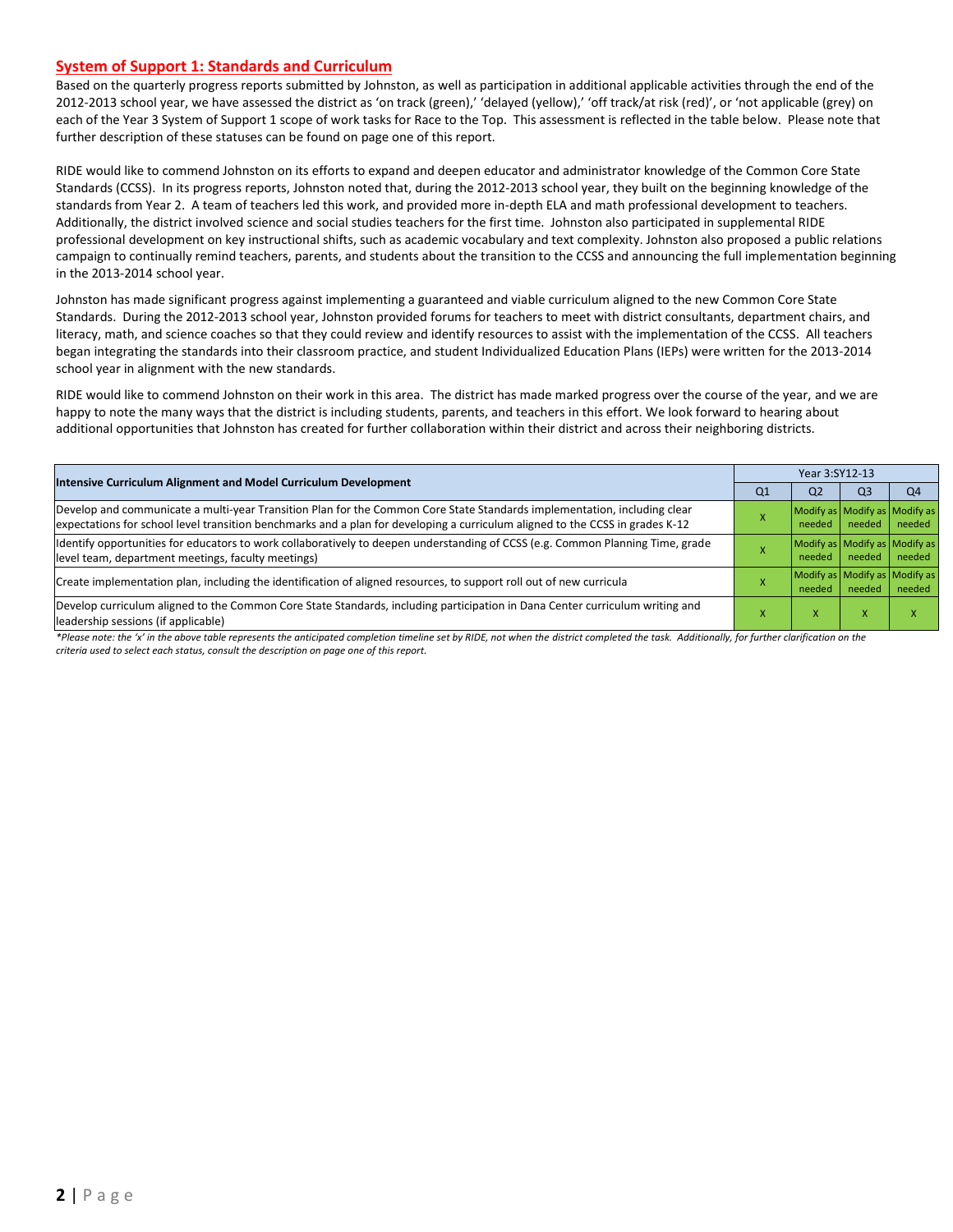#### **System of Support 2: Instructional Improvement Systems**

During the 2012-2013 school year, Johnston chose to implement two of the four Race to the Top projects in System of Support 2 (Interim Assessments, and the Instructional Management System). Based on the quarterly progress reports submitted by Johnston, as well as participation in additional applicable activities through the end of the 2012-2013 school year, we have assessed the district on each of the Year 3 scope of work tasks for those applicable projects.

Johnston has submitted all teacher-course-student data, and configured the Instructional Management System (IMS) to provide educator access to both Interim Assessments and the Formative Assessment PD modules. Although Johnston's Information Technology Director provided training to teachers and administrators on the IMS, the district has tentatively decided to use Aspen for their curriculum management needs moving forward.

During the 2012-2013 school year, two elementary schools, the Early Childhood Center, and the middle school participated in the Data Use professional development series. In the QPU reports, the district expressed that the teams found this training helpful and that the district will continue to have data days during the upcoming school year. The remaining three schools will participate in the PD series during the 2013-2014 school year.

Johnston indicated in their quarterly progress update report that the district intends to implement the formative assessment professional development modules during the 2013-2014 school year. In preparation, the district's curriculum mapping team viewed the first module. During the upcoming school year, the district intends to have the assistant superintendent, principals, and lead teachers facilitate the trainings. Additionally, Johnston has indicated that they will also implement the fixed-form Interim Assessments at select grade levels.

In the upcoming CLO sessions, we look forward to hearing about the Johnston's plans for implementing new initiatives, or deepening engagement in initiatives implemented during the 2012-2013 school year. Additionally, looking ahead towards the PARCC assessment, we hope to hear more from districts about how these initiatives are supporting their transition to the common core.

|                                                                                                                                                                                                           |                                         | Year 3:SY12-13 |                |                |  |  |  |
|-----------------------------------------------------------------------------------------------------------------------------------------------------------------------------------------------------------|-----------------------------------------|----------------|----------------|----------------|--|--|--|
| <b>Instructional Management System (IMS)</b>                                                                                                                                                              | Q1                                      | Q <sub>2</sub> | Q <sub>3</sub> | O <sub>4</sub> |  |  |  |
| Designate an LEA data steward to support decision making around data collections and systems implementation and to provide input<br>and feedback on data initiatives through designated representatives   | As needed As needed As needed As needed |                |                |                |  |  |  |
| Maintain data quality standards of local student information systems and upload local assessment data and program information as<br>required by RIDE in a timely manner                                   |                                         | $\mathbf{v}$   |                |                |  |  |  |
| Following RIDE training, LEA Administrative Users and LEA Trainers configure the IMS for educator use and to provide end users with<br>access and training needed to utilize the IMS for daily activities |                                         | $\mathbf{v}$   |                |                |  |  |  |
| Deepen the understanding and use of the IMS among all educators                                                                                                                                           |                                         |                |                |                |  |  |  |

| 'Data Use' Professional Development                                                                                                           |        | Year 3:SY12-13 |       |        |  |  |
|-----------------------------------------------------------------------------------------------------------------------------------------------|--------|----------------|-------|--------|--|--|
|                                                                                                                                               | Q1     | Q <sub>2</sub> | Q3    | O4     |  |  |
| In coordination with RIDE, select 'Data Use' training dates for each cohort of schools, as applicable                                         |        |                |       | Year 2 |  |  |
| Identify and provide RIDE with the leadership team members from each school who will participate in Year 2 training cohorts, as<br>applicable |        |                |       | Year 2 |  |  |
| Following 'Data Use' professional development, identify district and school practices to sustain and deepen data use and<br>collaboration     | Year 1 | Year 1         | Year: | Year 1 |  |  |

\* Please note that, for this project, 'year 1' refers to cohort 1 taking place during the 2012-2013 school year, and 'Year 2' refers to cohort 2 taking place during the 2013-2014 school year.

| [Formative Assessment Professional Development Modules (accessed via the Instructional Management System)        |         | Year 3:SY12-13     |                 |         |  |  |  |
|------------------------------------------------------------------------------------------------------------------|---------|--------------------|-----------------|---------|--|--|--|
|                                                                                                                  |         | Q <sub>2</sub>     |                 |         |  |  |  |
| ldentify facilitators who will support the implementation of formative assessment practices in daily instruction |         |                    |                 | SY13-14 |  |  |  |
| Coordinate participation of educators in training modules and communities of practice                            | SY12-13 | $\sqrt{3}$ SY12-13 | SY12-13 SY13-14 |         |  |  |  |

| Interim Assessments (accessed via the Instructional Management System)                                                                                                                  |                   | Year 3:SY12-13  |                               |  |  |  |
|-----------------------------------------------------------------------------------------------------------------------------------------------------------------------------------------|-------------------|-----------------|-------------------------------|--|--|--|
|                                                                                                                                                                                         | Q1                | Q <sub>2</sub>  | Q3                            |  |  |  |
| Develop protocols or expectations regarding the use of interim assessment to inform instruction including timelines for<br>administration and process for scoring and reporting results |                   |                 |                               |  |  |  |
| Send LEA-determined facilitators to RIDE provided training on both the Fixed-Form assessment tool and the test-building tool                                                            | <b>Fixed Form</b> | Test<br>Builder |                               |  |  |  |
| Train of educators in the LEA on the administration and use of interim assessments utilizing RIDE-trained facilitators                                                                  |                   | $\Lambda$       |                               |  |  |  |
| Administration of Interim Assessments in selected grades and content area(s)                                                                                                            | $1st$ Fixed       | $2^{nd}$ Fixed  | 3 <sup>rd</sup> Fixed         |  |  |  |
|                                                                                                                                                                                         |                   |                 | Form Test Form Test Form Test |  |  |  |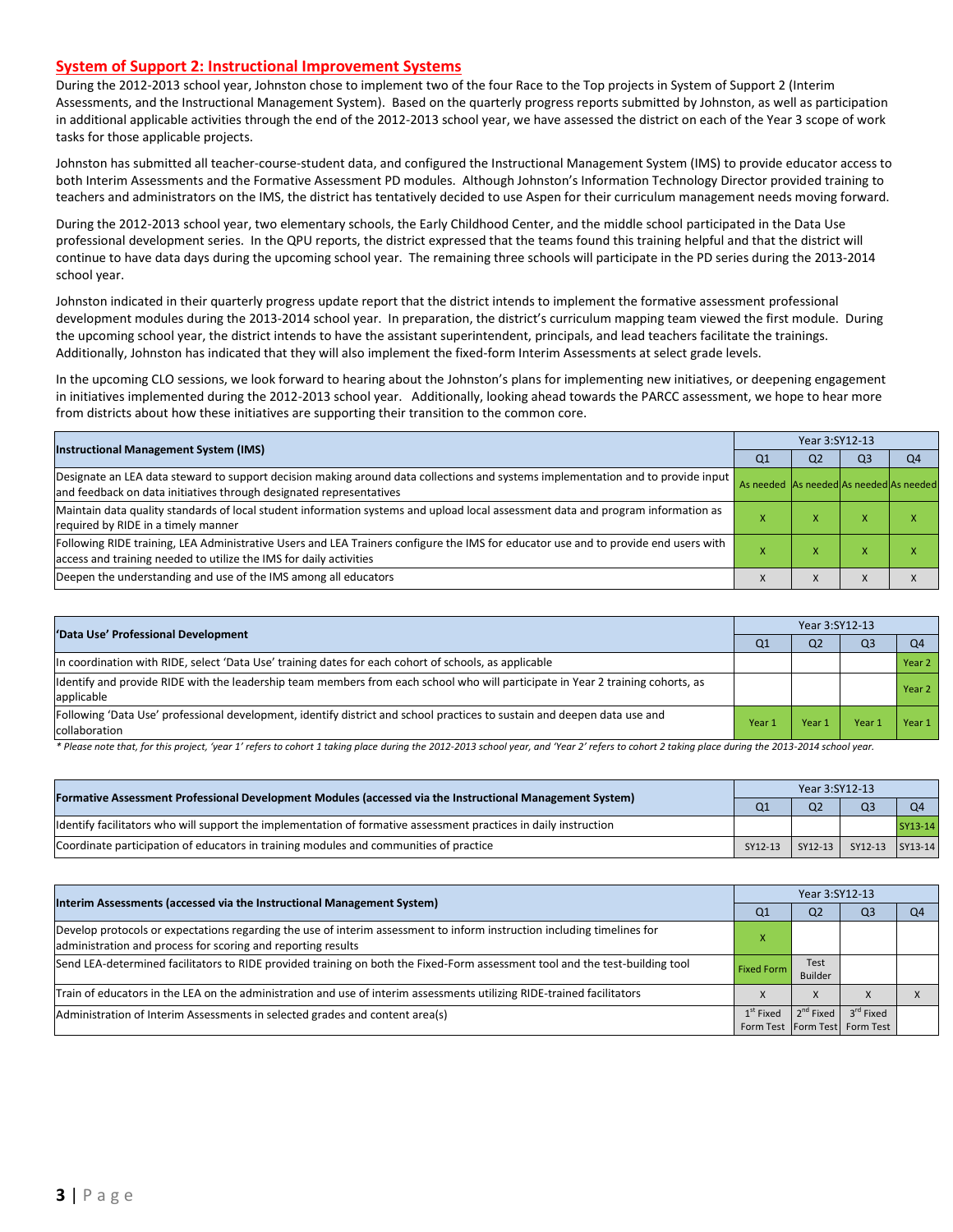#### **System of Support 3: Educator Effectiveness**

During the 2012-2013 school year, Johnston fully implemented all components of System of Support 3 - the Rhode Island model for teacher and building administrator evaluations; and final effectiveness ratings for all teachers and building administrators have been submitted to RIDE using the Educator Performance and Support System. Based on the quarterly progress reports submitted by Johnston, as well as participation in additional applicable activities through the end of the 2012-2013 school year, we have assessed the district on each of the Year 3 scope of work tasks for Educator Evaluation.

Johnston has taken several steps to support the implementation of the educator evaluation process during the 2012-2013 school year. All Johnston evaluators attended the same training sessions on the evaluation model in order to maintain consistency in their implementation and messaging about the system. Additionally, the administration successfully renegotiated the district's collective bargaining agreement such that it included language of support for both the implementation of the Rhode Island model and the district's evaluation committee member selection. Finally, in the Collaborative Learning for Outcomes meeting, Johnston noted that, despite initial difficulties, they were able to utilize the Educator Performance and Support System (EPSS) to facilitate the evaluation process. The district's IT director, as well as the Intermediary Service Provider (ISP), made themselves available to support teachers and principals in their use of the system.

During the 2012-2013 school year, all applicable Johnston administrators attended teacher and building administrator evaluator trainings. RIDE is also pleased to note that teachers and evaluators within the district participated in supplemental activities, such as Student Learning Objective workshops and the FFTPS calibration videos. We hope that participants found these supports helpful in increasing comfort with the evaluation process. Additionally, district administrators have attended and/or registered for applicable summer 2013 training. Looking ahead, RIDE would like to remind the district of their responsibility to ensure that all personnel responsible for evaluating both teachers and building administrators participate in applicable training activities.

As we enter into the final year of the Race to the Top grant, RIDE encourages Johnston to continue to engage their CLO peers in thinking about continuous support for evaluation implementation, as well as how evaluation data is being used to identify professional development needs.

| <b>Educator Evaluation</b>                                                                                                                                                                           |                   | Year 3:SY12-13 |                                            |                                  |  |
|------------------------------------------------------------------------------------------------------------------------------------------------------------------------------------------------------|-------------------|----------------|--------------------------------------------|----------------------------------|--|
|                                                                                                                                                                                                      | Q <sub>1</sub>    | Q <sub>2</sub> | Q <sub>3</sub>                             | Q4                               |  |
| Participate in educator evaluation model design, development and refinement feedback opportunities                                                                                                   | x                 | x              | $\mathsf{x}$                               | $\mathsf{x}$                     |  |
| Identify District Evaluation Committee members, responsible for monitoring the implementation of the system and providing<br>recommendations to LEA leadership teams                                 |                   |                |                                            | x                                |  |
| ldentify individuals who will serve as primary and, if applicable, secondary/complementary evaluators                                                                                                |                   |                |                                            | X                                |  |
| Send all required evaluators to RIDE-provided evaluator training on model; Send evaluators and system administrators to training on<br>the Educator Performance Support System (EPSS) data system    |                   |                | Mid-year<br>half-day<br>training           | Mid-year<br>half-day<br>training |  |
| Examine LEA Policies and Contracts for Challenges; where applicable, consider memorandums of understanding or contract renewal<br>language which will support district implementation of evaluations |                   |                | $\mathsf{x}$                               | X                                |  |
| Create a plan for the appropriate use of funds to support implementation of educator evaluation system                                                                                               |                   |                |                                            | X                                |  |
| Complete required components of RI Model for educator and building administrator evaluations                                                                                                         | SLOs and<br>Goals | Midyear        | Midyear<br>Conference Conference Summative | <b>EOY Report</b><br>&<br>rating |  |
| Submit evaluation data and documentation (e.g. component and summative level ratings, verified rosters); provide other requested<br>information to support RIDE research and system improvement      | X                 | X              | $\mathsf{x}$                               | X                                |  |
| Use Evaluation Data to identify individual and school/district-wide professional development needs and act on those needs                                                                            |                   |                | $\mathsf{x}$                               | $\mathsf{x}$                     |  |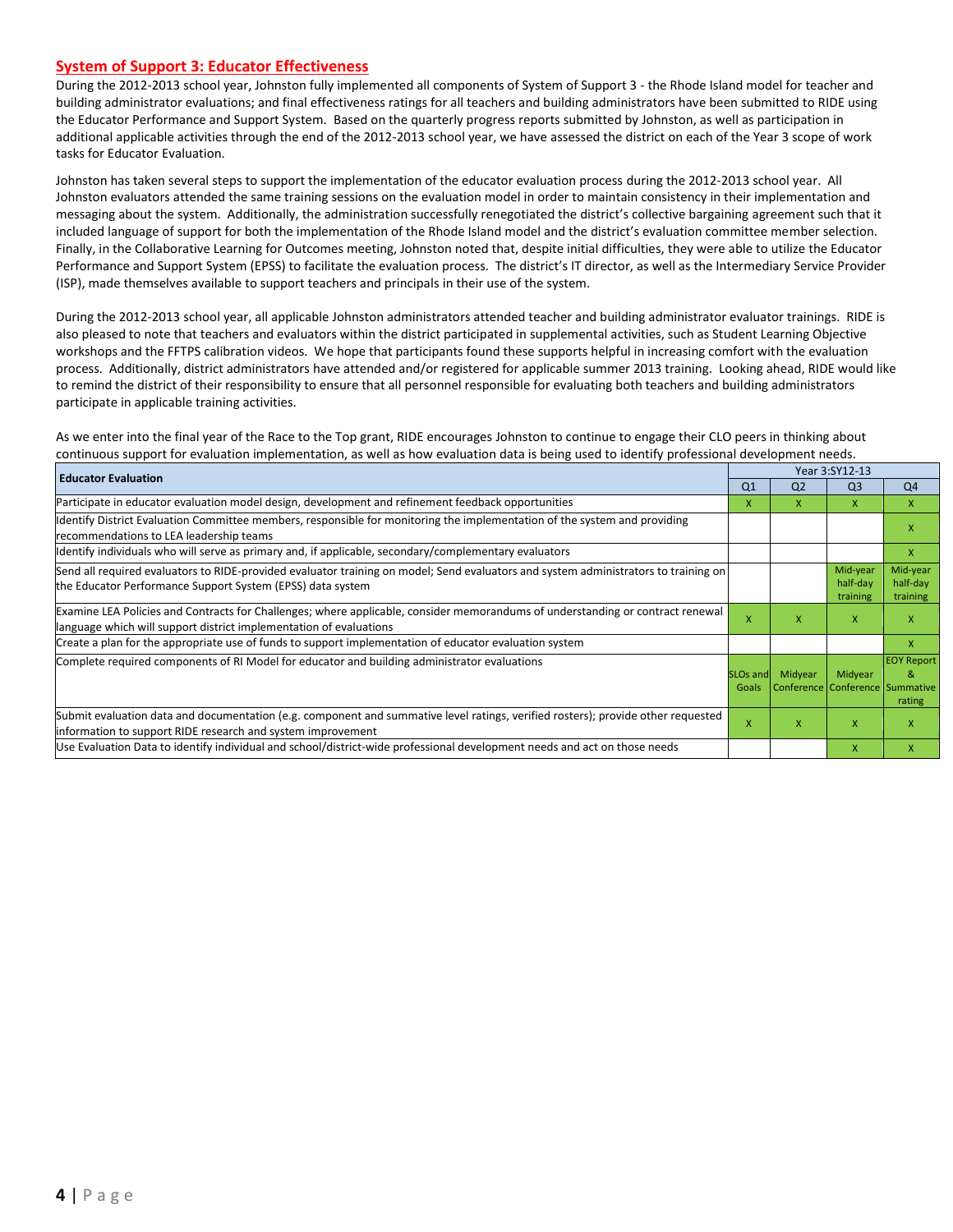#### **System of Support 4: Human Capital Development**

During the 2012-2013 school year, Johnston participated fully in the Beginning Teacher Induction program. Based on the quarterly progress reports submitted by Johnston, as well as participation in additional applicable activities through the end of the 2012-2013 school year, we have assessed the district on each of the Year 3 scope of work tasks for Beginning Teacher Induction. Additionally, Johnston has continued their utilization of SchoolSpring for recruitment of staff on an as needed basis.

All of Johnston's applicable new teachers received induction support from a RIDE-trained coach during the 2012-2013 school year. The induction coach support was supplemented by the district's own mentors, which are provided to all first and second year teachers.

In the upcoming CLO sessions, RIDE looks forward to engaging in a deeper conversation around the revisions that Johnston and other LEAs have made to their hiring policies, timelines, and processes in order to support broader human capital initiatives including recruitment of highly qualified and diverse candidates and providing data-driven induction support to beginning teachers.

|                                                                                                                                                                                          |           | Year 3:SY12-13 |    |    |  |  |  |
|------------------------------------------------------------------------------------------------------------------------------------------------------------------------------------------|-----------|----------------|----|----|--|--|--|
| <b>Beginning Teacher Induction</b>                                                                                                                                                       | Q1        | Q <sub>2</sub> | O3 | Q4 |  |  |  |
| If applicable, recommend potential Induction Coaches to RIDE                                                                                                                             |           |                |    |    |  |  |  |
| Review and revise hiring policies, timelines and processes in order to support appropriate and timely projections for anticipated hires<br>requiring induction coach services            |           |                |    |    |  |  |  |
| Provide RIDE with list of beginning teachers who will receive Induction Coach support in a timely manner in order to ensure that all<br>beginning teachers have coaching                 | $\lambda$ |                |    |    |  |  |  |
| Participate in RIDE-provided information opportunities in order to learn about induction coach program                                                                                   |           |                |    |    |  |  |  |
| Provide feedback to RIDE on the development and integration of existing mentorship programs into a sustainable, instructionally-<br>focused state or district-wide Induction Coach model |           |                |    |    |  |  |  |

The contents of this report were developed under a Race to the Top grant from the U.S. Department of Education. However, those contents do not necessarily represent the policy of the U.S. Department of Education, and you should not assume endorsement by the Federal Government.